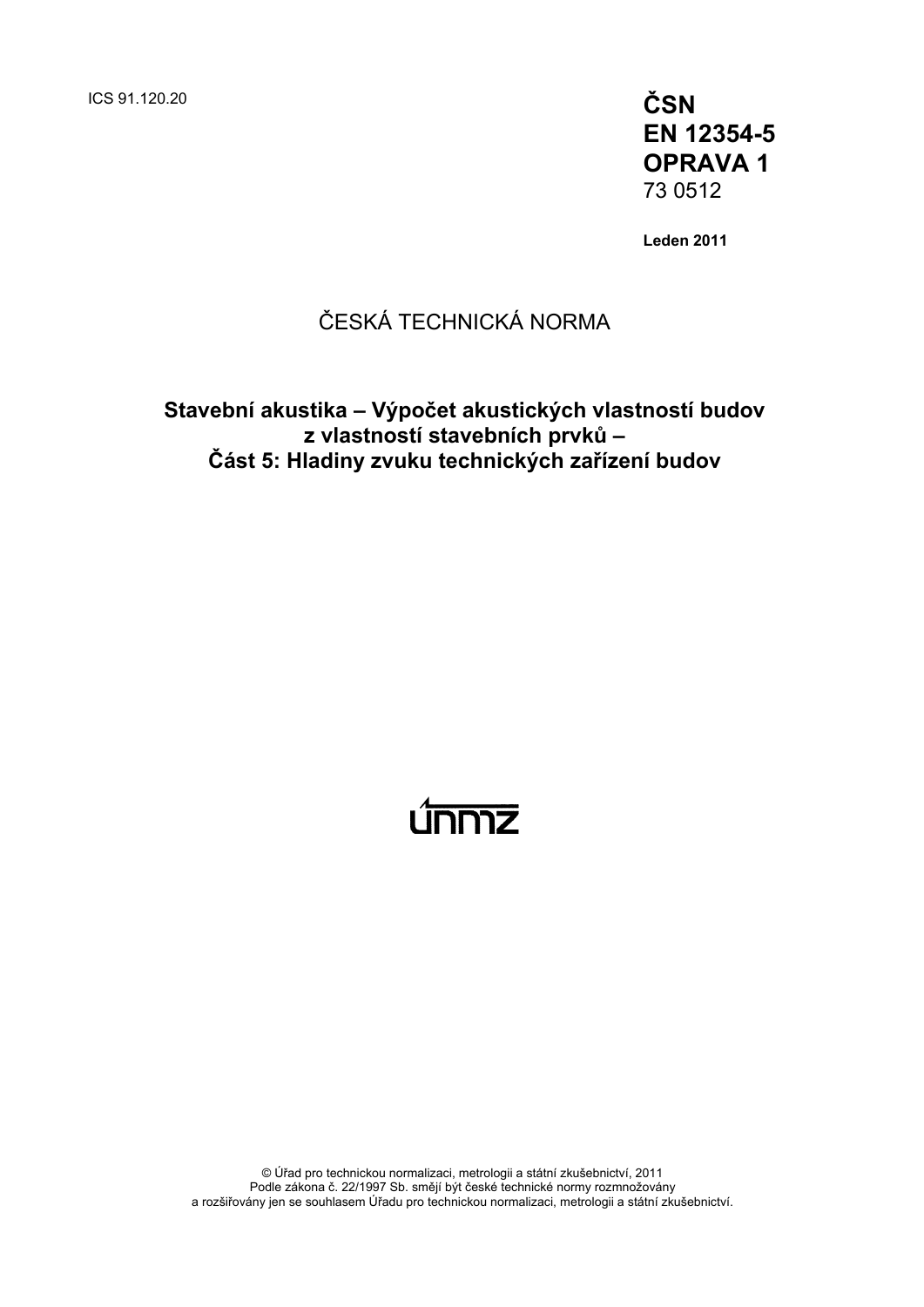ČSN EN 12354-5/Opr. 1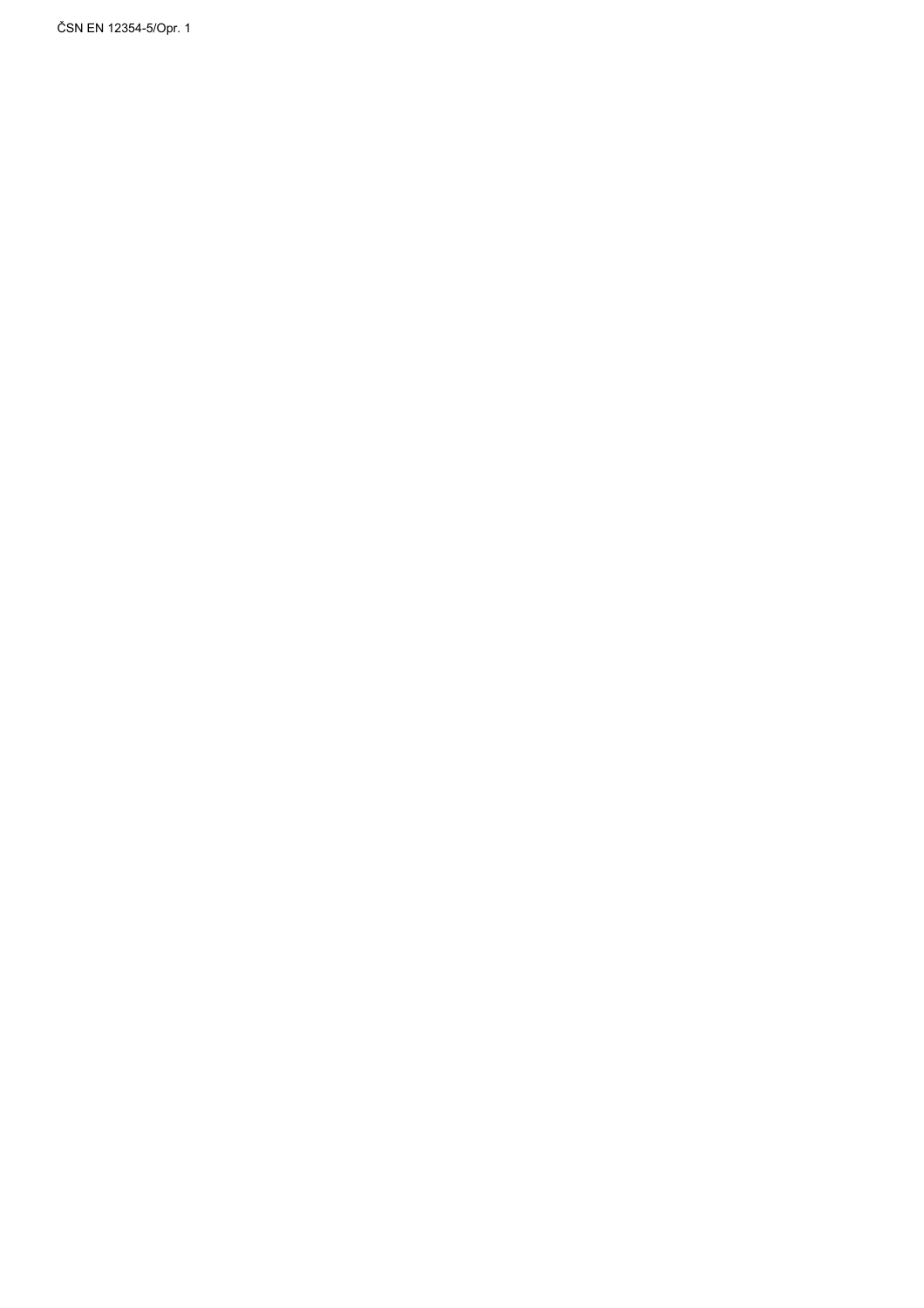## EUROPEAN STANDARD

## **EN 12354-5:2009/AC**

NORME EUROPÉENNE EUROPÄISCHE NORM

 October 2010 Octobre 2010 Oktober 2010

**ICS** 91.120.20

English version Version Française Deutsche Fassung

 Building acoustics - Estimation of acoustic performance of building from the performance of elements - Part 5: Sounds levels due to the service equipment

Acoustique du bâtiment - Calcul des performances acoustiques des bâtiments à partir des performances des éléments - Partie 5: Niveaux sonores dûs aux équipements de bâtiment

 Bauakustik - Berechnung der akustischen Eigenschaften von Gebäuden aus den Bauteileigenschaften - Teil 5: Installationsgeräusche

This corrigendum becomes effective on 20 October 2010 for incorporation in the official English version of the EN.

Ce corrigendum prendra effet le 20 octobre 2010 pour incorporation dans la version anglaise officielle de la EN.

Die Berichtigung tritt am 20.Oktober 2010 zur Einarbeitung in die offizielle Englische Fassung der EN in Kraft.



EUROPEAN COMMITTEE FOR STANDARDIZATION COMITÉ EUROPÉEN DE NORMALISATION EUROPÄISCHES KOMITEE FÜR NORMUNG

**Management Centre: Avenue Marnix 17, B-1000 Brussels** 

© 2010 CEN All rights of exploitation in any form and by any means reserved worldwide for CEN national Members. Tous droits d'exploitation sous quelque forme et de quelque manière que ce soit réservés dans le monde entier aux membres nationaux du CEN.

Alle Rechte der Verwertung, gleich in welcher Form und in welchem Verfahren, sind weltweit den nationalen Mitgliedern von CEN vorbehalten.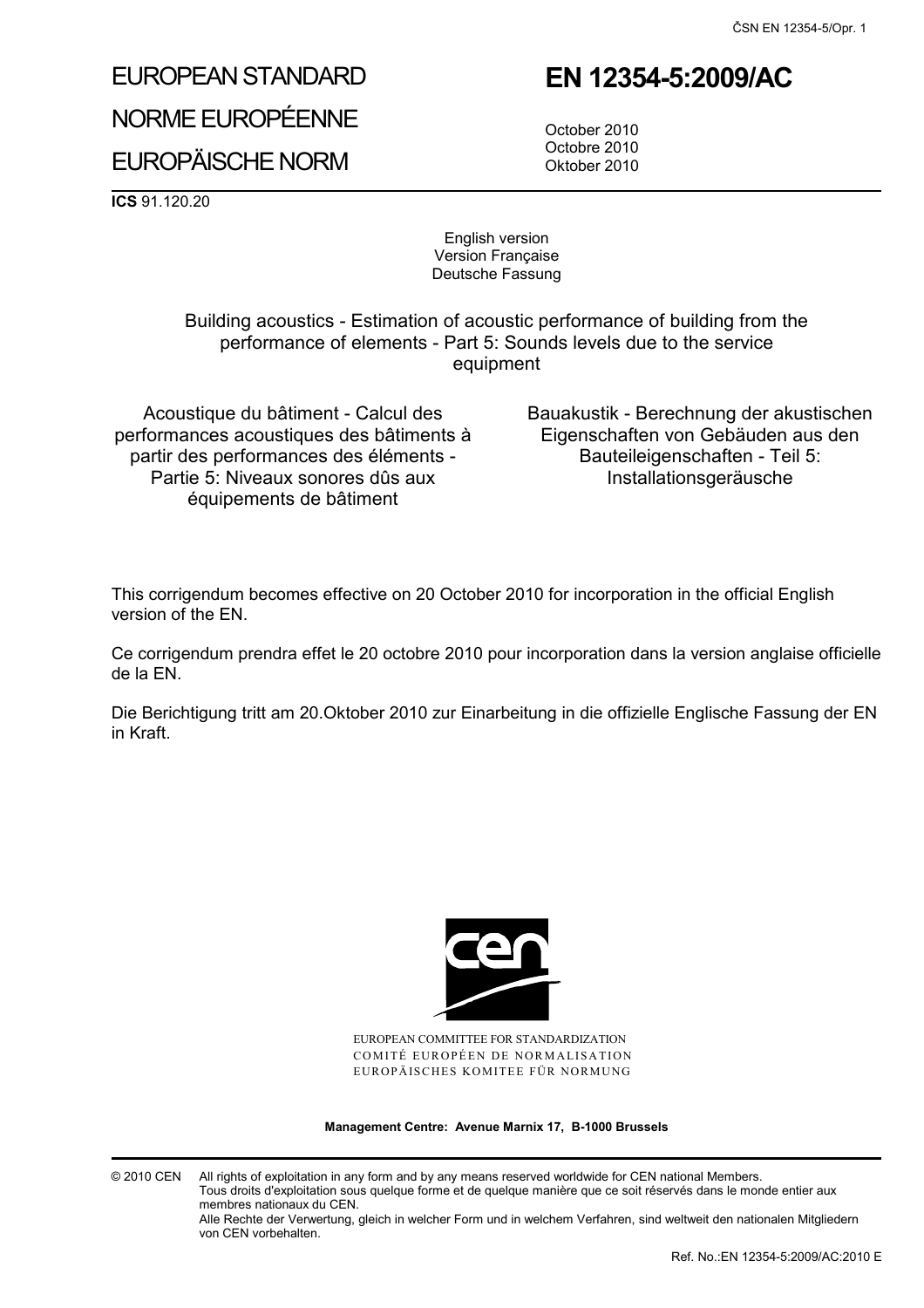ČSN EN 12354-5/Opr. 1

".

".

#### **EN 12354-5:2009/AC:2010 (E)**

#### **1 Modification to the figures**

*Replace Figure 1 with the following (current Figure 2):* "



*Replace Figure 2 with the following (current Figure 3):* "



*Replace Figure 3 with the following (current Figure 4):* "



".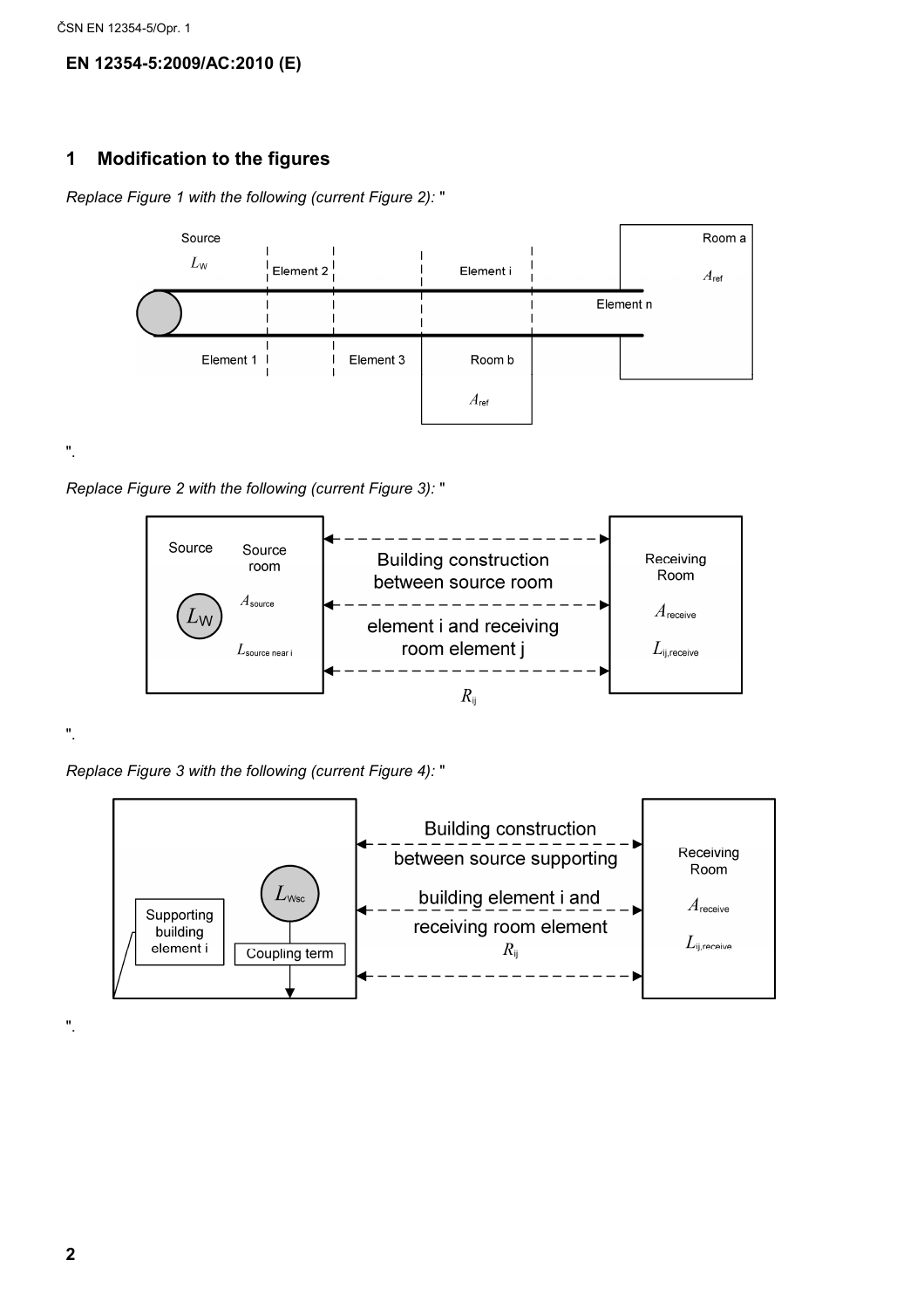### EN 12354-5:2009/AC:2010 (E)

Replace Figure 4 with the following (current Figure 1):

 $\overline{u}$ 

 $\mathbf{u}$ .